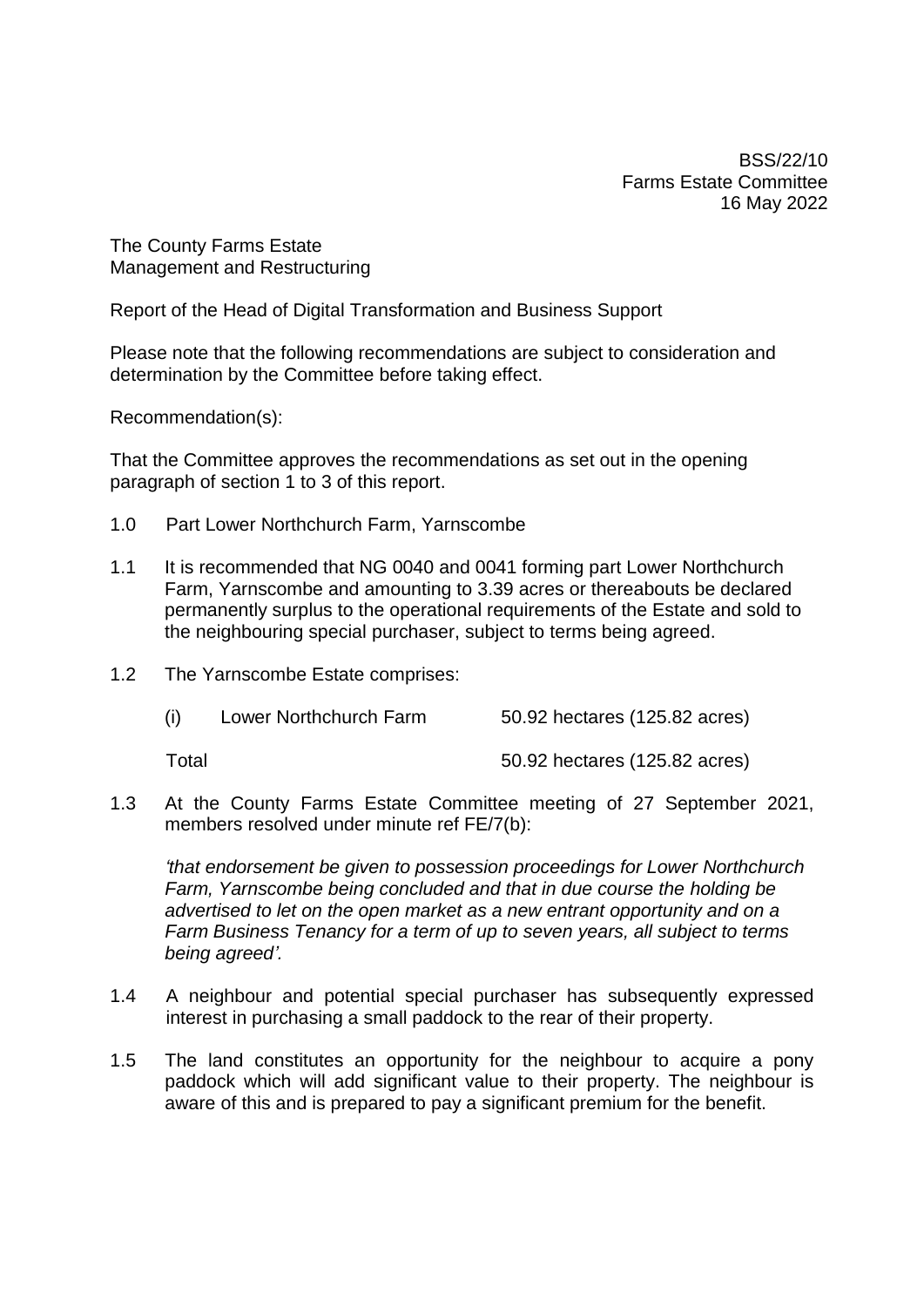- 2.0 Part Lower Farm, High Bickington
- 2.1 It is recommended that NG 1926 forming part Lower Farm, High Bickington and amounting to 2.13 acres or thereabouts be declared permanently surplus to the operational requirements of the Estate and sold.
- 2.2 The High Bickington Estate comprises:

| Lower Farm                | 33.44 hectares (82.64 acres) |
|---------------------------|------------------------------|
| Part Lower Farm (NG 1926) | 0.86 hectares (2.13 acres)   |
| Total                     | 34.30 hectares (84.77 acres) |

- 2.2 Part Lower Farm, High Bickington (NG 1926) has been allocated for development in The North Devon and Torridge Local Plan 2011-2031.
- 2.3 The allocated site is in two ownerships. The County Council and NPS colleagues are working with the neighbouring property owner and his own professional advisers to develop an outline planning application for residential development of the combined site which is to be submitted to the Local Planning Authority in due course.
- 2.4 The land in question has always been earmarked for disposal following the successful development of the adjacent former Little Bickington Farm property which was transferred to and developed by the High Bickington Community Development Trust.
- 3.0 Part Glebe Farm, Rattery
- 3.1 It is recommended that:
	- (a) Part NG 2249 (0.38 acres or thereabouts) be declared permanently surplus to the operational requirements of the Estate and transferred to St Mary's Church, Rattery, subject to terms being agreed.
	- (b) Permission be given to discuss and agree terms with the Parish Council for a permissive path agreement granting rights for the Parish Council to create and thereafter maintain and repair a permissive path through Part NG 2249 and NG 2854.
	- (c) NG 8726 and NG 0017 amounting to 9.96 acres or thereabouts be let to the Veterans Farm-Able Foundation as an alternative and more secure base, subject to terms being agreed.
- 3.2 The Rattery Estate comprises:

| Glebe Farm | 19.21 hectares | $(47.45 \text{ acres})$ |
|------------|----------------|-------------------------|
| Total      | 19.21 hectares | (47.45 acres)           |

3.3 The former farmhouse at Glebe Farm, Rattery was sold several years ago. The farm buildings and land extending to 19.21 hectares (47.45 acres) or thereabouts was retained for it's mid to long term development potential on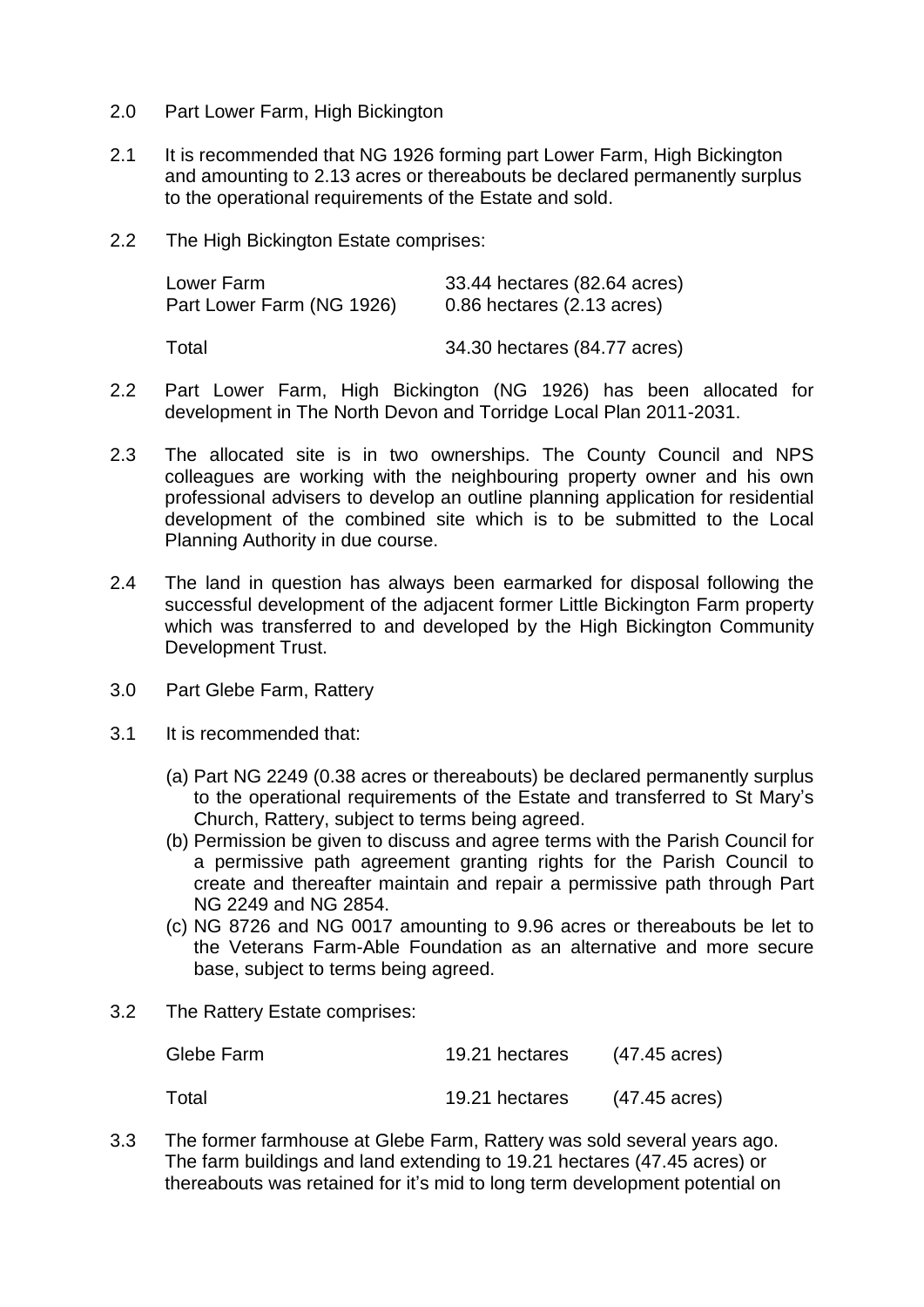part, and as useful 'away' land for one of the Estates nearby retained dairy holdings (Cobberton Farm, Dartington).

- 3.4 The tenant of Cobberton Farm, Dartington has farmed the land at Glebe Farm, Rattery on a series of 12 month Farm Business Tenancy Agreements since 2013.
- 3.5 The County Council has discussed with the Parish Council plans to develop the farmstead through either the Class Q permitted development rights to convert the existing agricultural buildings, or by perhaps using the permitted development rights as the 'fall back' position to an outline planning application for a more aesthetically pleasing residential development more in keeping with the character and appearance of the village environment. In early 2021, following an informal consultation exercise, the Parish Council confirmed it would not support any planning application for new-build housing on the site of the buildings at Glebe Farm.
- 3.6 The County Council is currently developing a Class Q permitted development submission associated with proposed conversion of the agricultural buildings.
- 3.7 In February 2022, the Local County Council member, Councillor Dan Thomas, put forward a Parish Council request for permission to create a permissive footpath through Glebe Farm, Rattery.
- 3.8 The proposed route of the permissive footpath is unlikely to cause any harm to the agricultural occupation and use of the land and is unlikely to cause any detrimental impact on the County Councils proposed development of the farmstead.
- 3.9 In the spirit of wanting to work more collaboratively with the Parish Council, it is proposed that heads of terms be discussed and hopefully agreed for a permissive path agreement with the Parish Council to enable a permissive footpath to be created along the proposed route.
- 3.10 More recently the County Council has been approached by the Church Warden of the St Mary's Church, Rattery to ideally acquire the freehold interest in Part NG 2249, extending to 0.38 acres or thereabouts to create a memorial garden and scope for potentially extending the conventional burial ground. The Church hopes to offer work in the grounds of the church as part of a social prescribing programme. The works would also see the biodiversity of the area improved.
- 3.11 The land in question to the rear of the church yard is partially overgrown and subject to rocky outcrops rendering the area of limited commercial use to the Estates farm tenant.
- 3.12 Members may recall receiving a verbal presentation from Mr J Hibbard, the Chief Executive of the Veterans Farm-Able Foundation at its meeting of 27 September 2021 before resolving, under minute ref: FE/3:

'that the County Farms Estate Land Agent explore possibilities and report back to a future Committee'.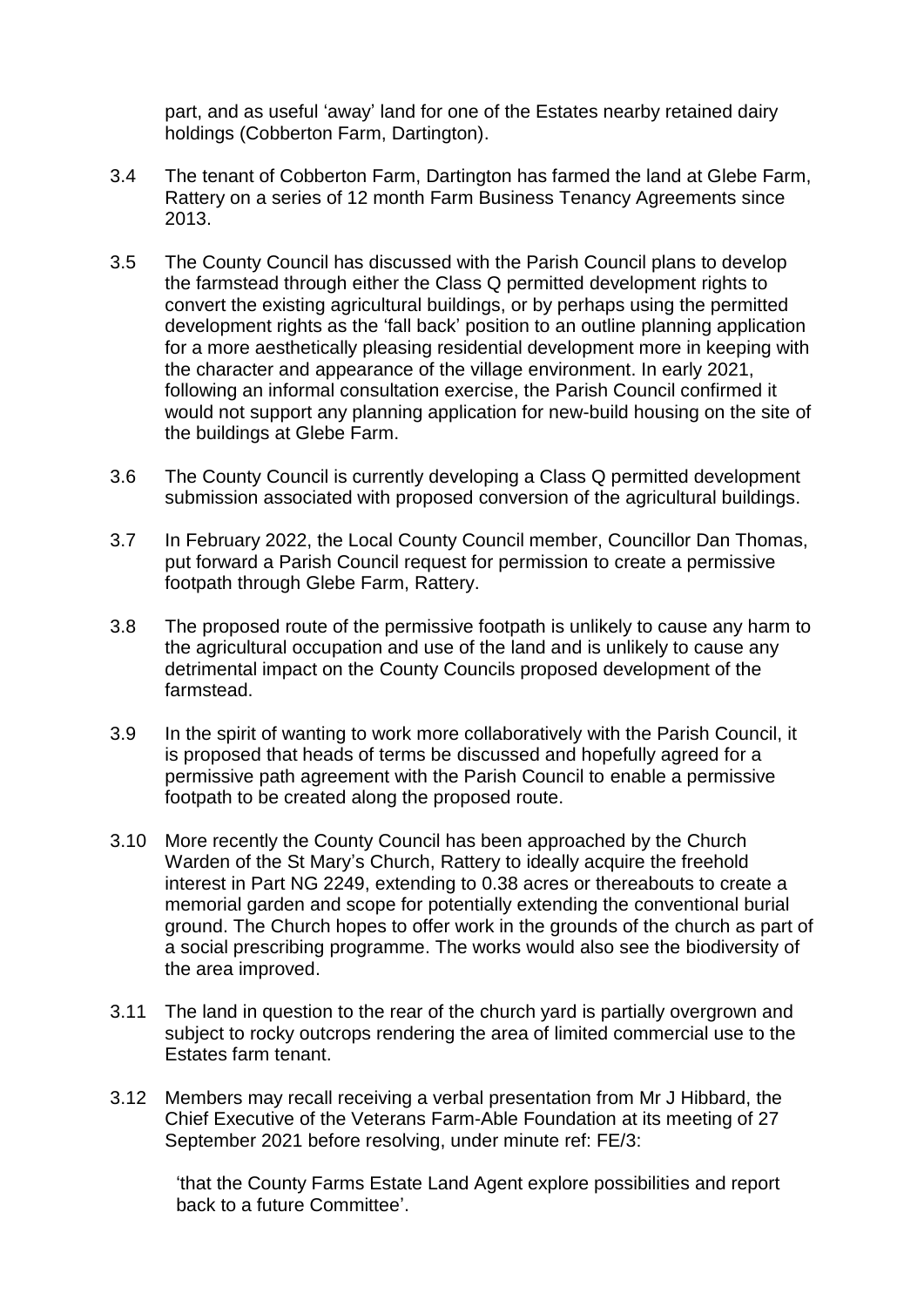- 3.13 As a reminder, the Veterans Farm-Able Foundation is an eight-year old independent Charity based in Devon that looks after military veterans. The Charity provides agricultural and horticultural therapies to help improve physical mental health and wellbeing and also to help guide some veterans who wanted an introduction into farming. The benefits of working with nature and with animals is well proven.
- 3.14 There are apparently two million veterans currently in the UK, the highest proportion being in the South West and 100,000 in Devon alone, the majority being young men aged between 18 and 30.
- 3.15 The Charity is currently working with a number of veterans, supporting them in dealing with the impact of trauma, particularly Post Traumatic Stress Disorder (PTSD) and land mine injuries. The Charity also supports exclusive women's projects that take place in a safe, supportive environment.
- 3.16 The Charity is looking for a permanent base, to work with farmers and landowners in a similar way to the Apricot Centre, Totnes. Ideally, they would be looking for a smallholding between Exeter and Plymouth. The security of a base would improve the Charity's ability to apply for grant funding.
- 3.17 Having considered the potentially available County Farms Estate holdings within the Charity's preferred target location, Glebe Farm, Rattery was the best potential match.
- 3.18 Mr Hibbard has visited the holding with the County Land Agent and confirmed that Part NG 8726 and NG 0017 extending to 9.96 acres or thereabouts would be an ideal location for their Charity. The Charity may not need all of the land from the outset but would like the opportunity to plan for future growth and expansion.
- 3.19 The Charity is now considering discussing the sites potential with the Local Planning Authority and commissioning a detailed feasibility study.
- 4.0 Part Lower Barton Farm, Aylesbeare
- 4.1 It is recommended that Part Lower Barton Farm, Aylesbeare be declared permanently surplus to the requirements of the Estate and surrendered back to the landlord, Clinton Devon Estates, subject to terms being agreed.
- 4.2 The Aylesbeare Estate comprises:

| Lower Barton Farm   | 26.82 hectares (66.27 acres)  |
|---------------------|-------------------------------|
| Part Topshayes Farm | 52.37 hectares (129.41 acres) |
| Part New Ford Farm  | 12.65 hectares (31.26 acres)  |
| Total               | 91.84 hectares (226.94 acres) |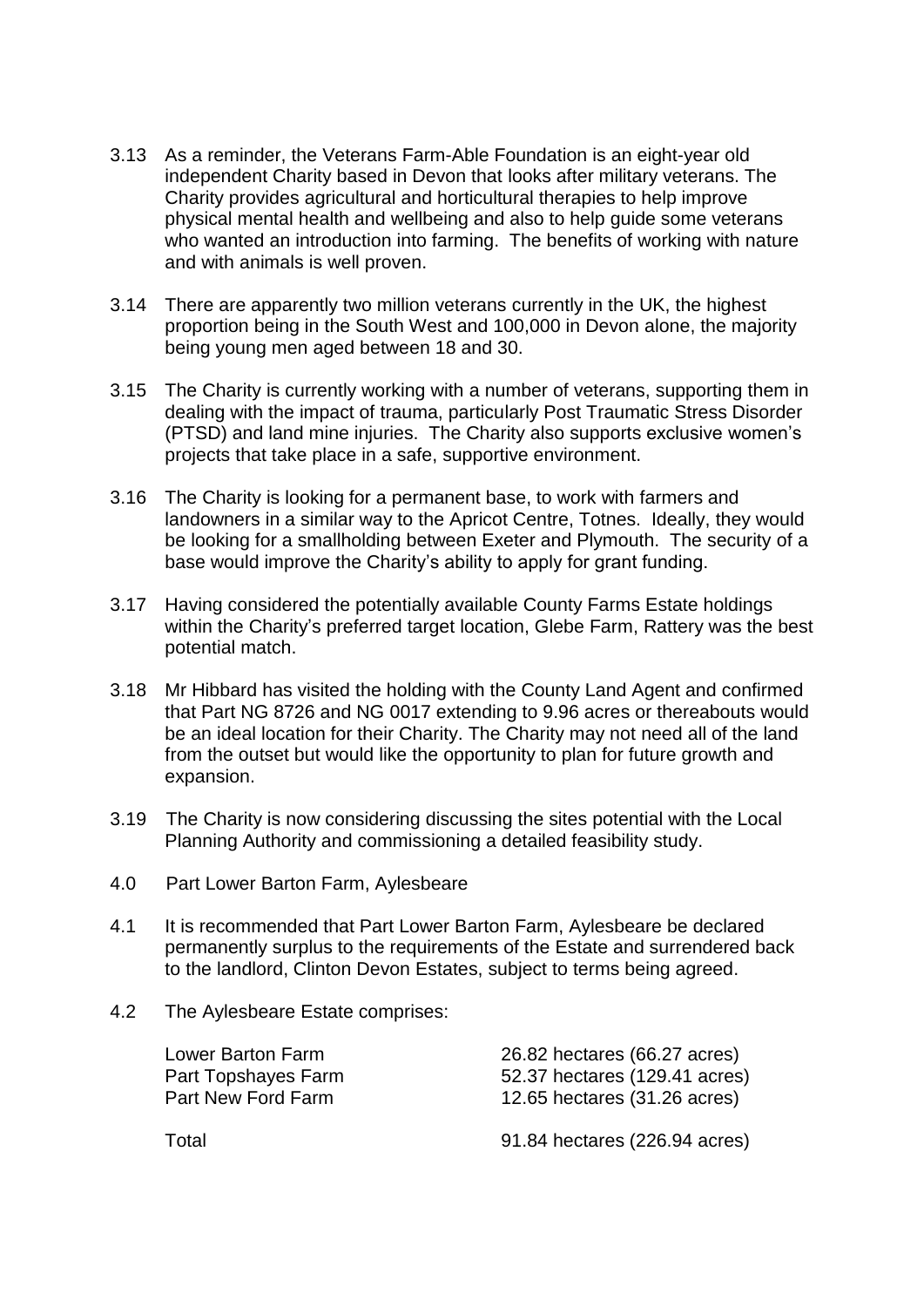4.3 At the County Farms Estate Committee meeting of 22 November 2012 members resolved under minute ref: FE/161(b) The Aylesbeare Estate:

That the new management plan for the Aylesbeare Estate be approved providing for:

- Retaining and re-letting the house, buildings and 73 acres of land forming Topshayes Farm,
- Retaining and re-letting the 30 acres of land forming part New Ford Farm,
- Seeking to obtain vacant possession of Barton Farm at the earliest opportunity, surrender the lease of the Barton Farm farmstead back to the Head Landlord and retain and amalgamate the 58 acres or thereabouts of Barton Farm land to Topshayes Farm,
- Seeking to obtain vacant possession of Lower Barton Farm at the earliest opportunity, surrender the lease of the Lower Barton Farm farmstead back to the Head Landlord and retain and amalgamate the 64 acres or thereabouts of Lower Barton Farm land to New Ford Farm'.
- 4.4 In 2019 terms were agreed between the former tenant of Barton Farm and Clinton Devon Estates to surrender the lease of the Barton Farm farmstead back to the head landlord with vacant possession. The lease of the land was retained and 56.89 acres of land was amalgamated with Topshayes Farm.
- 4.5 The Clinton Devon Estate has since secured planning consent for the redevelopment of the Barton Farm farmstead and has exchanged contracts for the sale of the site to a developer.
- 4.6 Although not critical to the development proceeding, Clinton Devon Estate has asked if the Council's tenant and the Council itself would surrender a small area of Lower Barton Farm and more particularly described as part NG 8800 (approximately 0.1 acres in size) which adjoins the Barton Farm development site.
- 4.7 Clinton Devon Estates have agreed terms for the surrender with the Council's tenant and will be paying his and the Council's professional and legal fees.
- 5.0 Options/Alternatives
- 5.1 Alternative options have been considered and discounted as they are believed to either be contrary to current Estate policy and/or not in the best financial interests of the Estate.
- 6.0 Consultations/Representations/Technical Data
- 6.1 The views and opinions of the Devon Federation of Young Farmers Clubs and the Estate Tenants Association will be presented by the two co-opted members to the committee.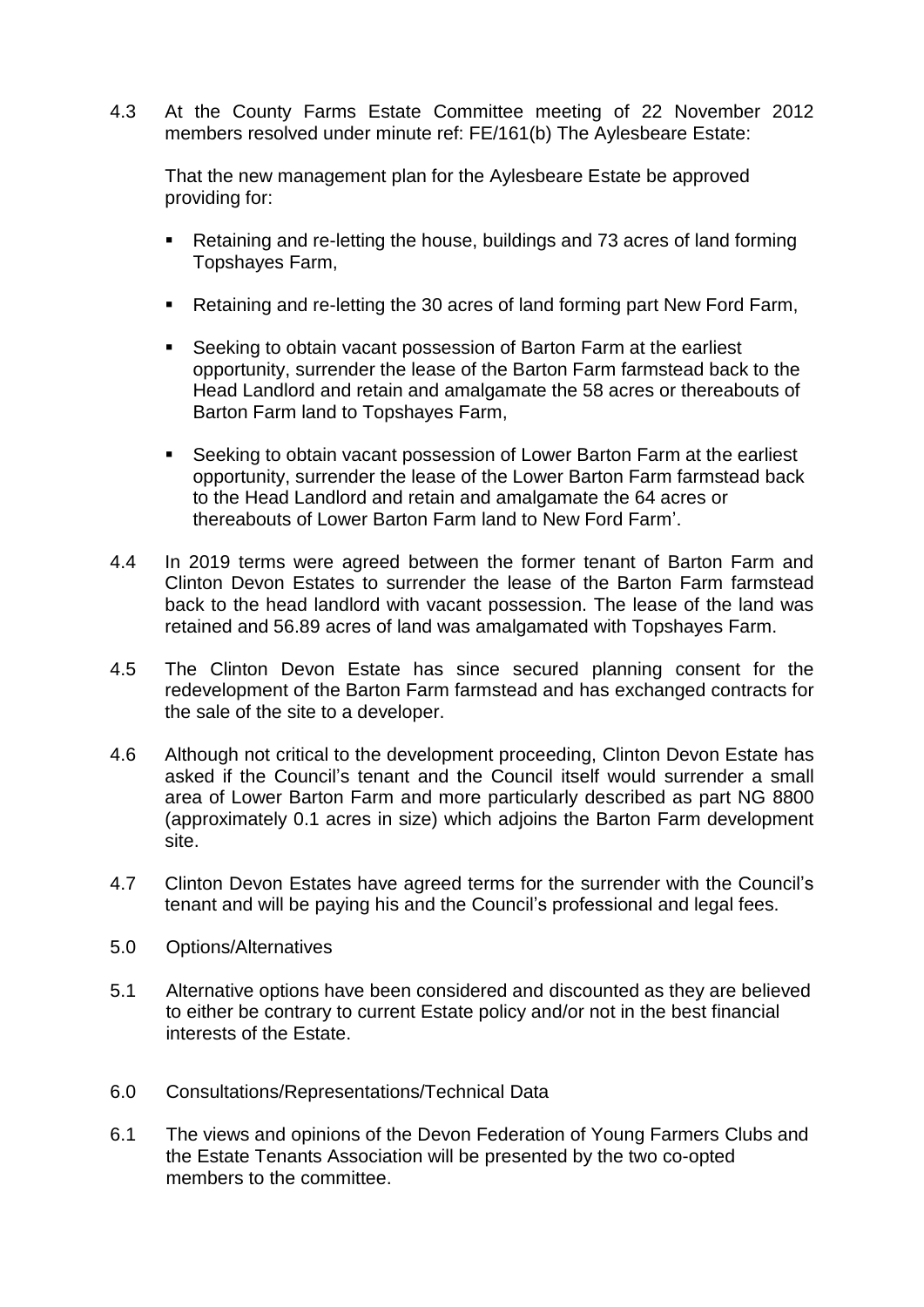- 6.2 No other parties have been consulted and no other representations have been received
- 6.3 The technical data is believed to be true and accurate.
- 7.0 Financial Considerations
- 7.1 The Author is not aware of any financial issues arising from this report.
- 8.0 Legal Considerations
- 8.1 The Author is not aware of any legal issues arising from this report.
- 9.0 Environmental Impact Considerations (Including Climate Change)
- 9.1 The Author is not aware of any environmental impact (including climate change) issues arising from this report.
- 10.0 Equality Considerations
- 10.1 The Author is not aware of any equality issues arising from this report.
- 11.0 Risk Management Considerations
- 11.1 The Author is not aware of any obvious risks to manage.
- 12.0 Public Health Impact
- 12.1 The Author is not aware of any public health impact.
- 13.0 Summary/Conclusions/Reasons for Recommendations
- 13.1 The Author has prepared this report in accordance with the findings of the County Farms Estate Strategic Review (April 2010).

## Name:

Matthew Jones, Head of Digital Transformation and Business Support (Interim)

Electoral Divisions: Torrington Rural; South Brent & Yealmpton; **Otter Vallev** 

Local Government Act 1972: List of Background Papers

Contact for Enquiries: